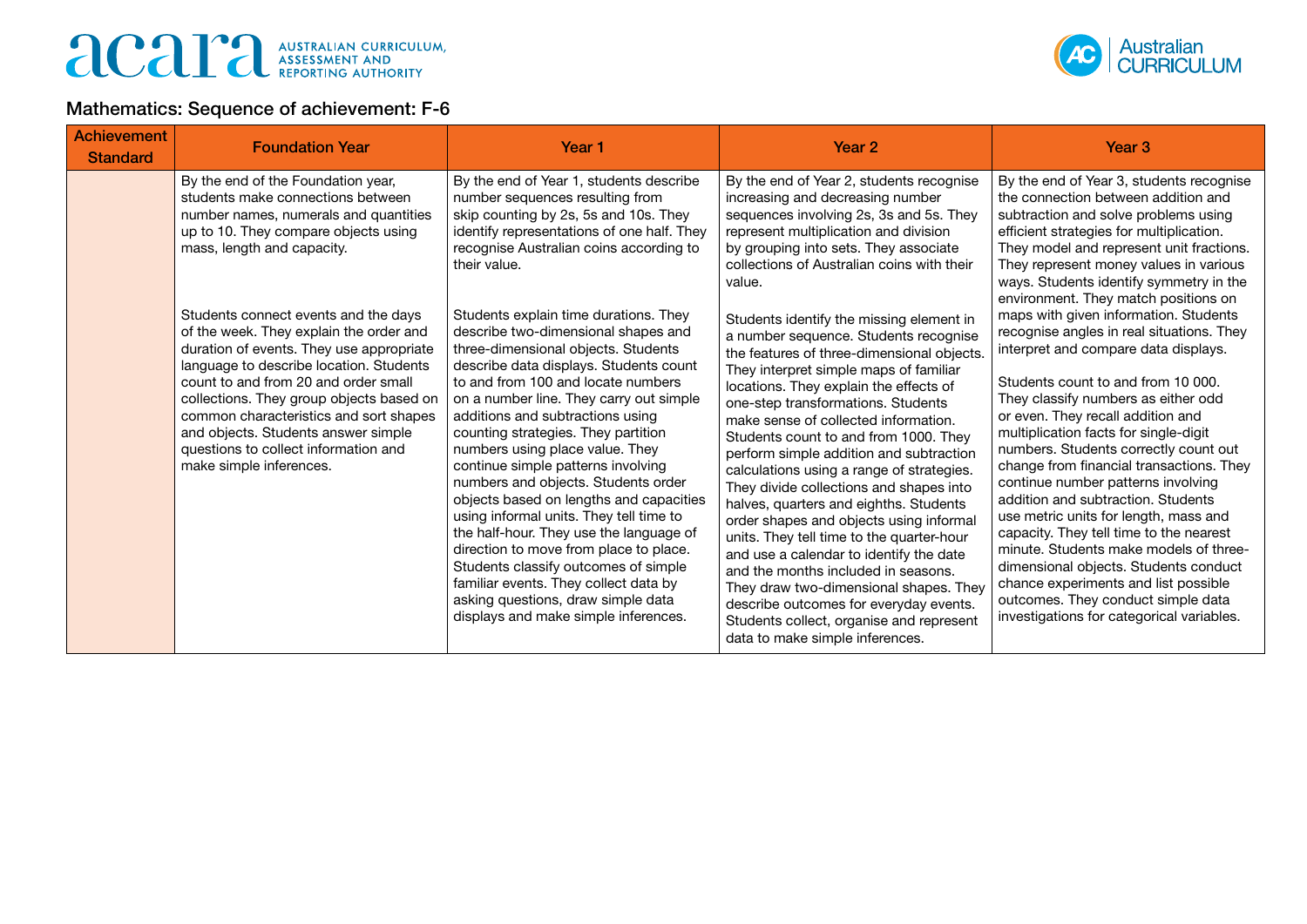

## Mathematics: Sequence of achievement: F-6

| <b>Achievement</b><br><b>Standard</b> | Year 4                                                                                                                                                                                                                                                                                                                                                                                                                                                                                                                                                                                                                                                                                                                                                                                                                                                                                                                                                                                                 | Year <sub>5</sub>                                                                                                                                                                                                                                                                                                                                                                                                                                                                                                                                                                                                                                                                                                                                                                                                   | Year <sub>6</sub>                                                                                                                                                                                                                                                                                                                                                                                                                                                                                                                                                                                                                                                                                                                                                                                                                                                                                                                                                                                                                                                                                                                                                                                                               |  |
|---------------------------------------|--------------------------------------------------------------------------------------------------------------------------------------------------------------------------------------------------------------------------------------------------------------------------------------------------------------------------------------------------------------------------------------------------------------------------------------------------------------------------------------------------------------------------------------------------------------------------------------------------------------------------------------------------------------------------------------------------------------------------------------------------------------------------------------------------------------------------------------------------------------------------------------------------------------------------------------------------------------------------------------------------------|---------------------------------------------------------------------------------------------------------------------------------------------------------------------------------------------------------------------------------------------------------------------------------------------------------------------------------------------------------------------------------------------------------------------------------------------------------------------------------------------------------------------------------------------------------------------------------------------------------------------------------------------------------------------------------------------------------------------------------------------------------------------------------------------------------------------|---------------------------------------------------------------------------------------------------------------------------------------------------------------------------------------------------------------------------------------------------------------------------------------------------------------------------------------------------------------------------------------------------------------------------------------------------------------------------------------------------------------------------------------------------------------------------------------------------------------------------------------------------------------------------------------------------------------------------------------------------------------------------------------------------------------------------------------------------------------------------------------------------------------------------------------------------------------------------------------------------------------------------------------------------------------------------------------------------------------------------------------------------------------------------------------------------------------------------------|--|
|                                       | By the end of Year 4, students choose appropriate<br>strategies for calculations involving multiplication<br>and division. They recognise common equivalent<br>fractions in familiar contexts and make connections<br>between fraction and decimal notations up to two<br>decimal places. Students solve simple purchasing<br>problems. They identify and explain strategies for<br>finding unknown quantities in number sentences.<br>They describe number patterns resulting from<br>multiplication.                                                                                                                                                                                                                                                                                                                                                                                                                                                                                                 | By the end of Year 5, students solve simple<br>problems involving the four operations using a range<br>of strategies. They check the reasonableness of<br>answers using estimation and rounding. Students<br>identify and describe factors and multiples. They<br>identify and explain strategies for finding unknown<br>quantities in number sentences involving the four<br>operations. They explain plans for simple budgets.<br>Students connect three-dimensional objects<br>with their two-dimensional representations. They<br>describe transformations of two-dimensional shapes<br>and identify line and rotational symmetry.                                                                                                                                                                              | By the end of Year 6, students recognise the properties<br>of prime, composite, square and triangular numbers.<br>They describe the use of integers in everyday contexts.<br>They solve problems involving all four operations with<br>whole numbers. Students connect fractions, decimals<br>and percentages as different representations of the<br>same number. They solve problems involving the<br>addition and subtraction of related fractions. Students<br>make connections between the powers of 10 and the<br>multiplication and division of decimals. They describe rules<br>used in sequences involving whole numbers, fractions and<br>decimals.                                                                                                                                                                                                                                                                                                                                                                                                                                                                                                                                                                    |  |
|                                       | Students compare areas of regular and irregular<br>shapes using informal units. They solve problems<br>involving time duration. They interpret information<br>contained in maps. Students identify dependent<br>and independent events. They describe different<br>methods for data collection and representation,<br>and evaluate their effectiveness. Students use the<br>properties of odd and even numbers. They recall<br>multiplication facts to 10 x 10 and related division<br>facts. Students locate familiar fractions on a number<br>line. They continue number sequences involving<br>multiples of single-digit numbers. Students use<br>scaled instruments to measure temperatures,<br>lengths, shapes and objects. They convert between<br>units of time. Students create symmetrical shapes<br>and patterns. They classify angles in relation to<br>a right angle. Students list the probabilities of<br>everyday events. They construct data displays from<br>given or collected data. | Students interpret different data sets. Students order<br>decimals and unit fractions and locate them on<br>number lines. They add and subtract fractions with<br>the same denominator. Students continue patterns<br>by adding and subtracting fractions and decimals.<br>They use appropriate units of measurement for<br>length, area, volume, capacity and mass, and<br>calculate perimeter and area of rectangles. They<br>convert between 12- and 24-hour time. Students<br>use a grid reference system to locate landmarks.<br>They measure and construct different angles.<br>Students list outcomes of chance experiments with<br>equally likely outcomes and assign probabilities<br>between 0 and 1. Students pose questions to gather<br>data, and construct data displays appropriate for the<br>data. | Students connect decimal representations to the metric<br>system and choose appropriate units of measurement to<br>perform a calculation. They make connections between<br>capacity and volume. They solve problems involving length<br>and area. They interpret timetables. Students describe<br>combinations of transformations. They solve problems<br>using the properties of angles. Students compare observed<br>and expected frequencies. They interpret and compare<br>a variety of data displays including those displays for<br>two categorical variables. They interpret secondary data<br>displayed in the media. Students locate fractions and<br>integers on a number line. They calculate a simple fraction<br>of a quantity. They add, subtract and multiply decimals<br>and divide decimals where the result is rational. Students<br>calculate common percentage discounts on sale items.<br>They write correct number sentences using brackets and<br>order of operations. Students locate an ordered pair in<br>any one of the four quadrants on the Cartesian plane.<br>They construct simple prisms and pyramids. Students<br>describe probabilities using simple fractions, decimals and<br>percentages. |  |